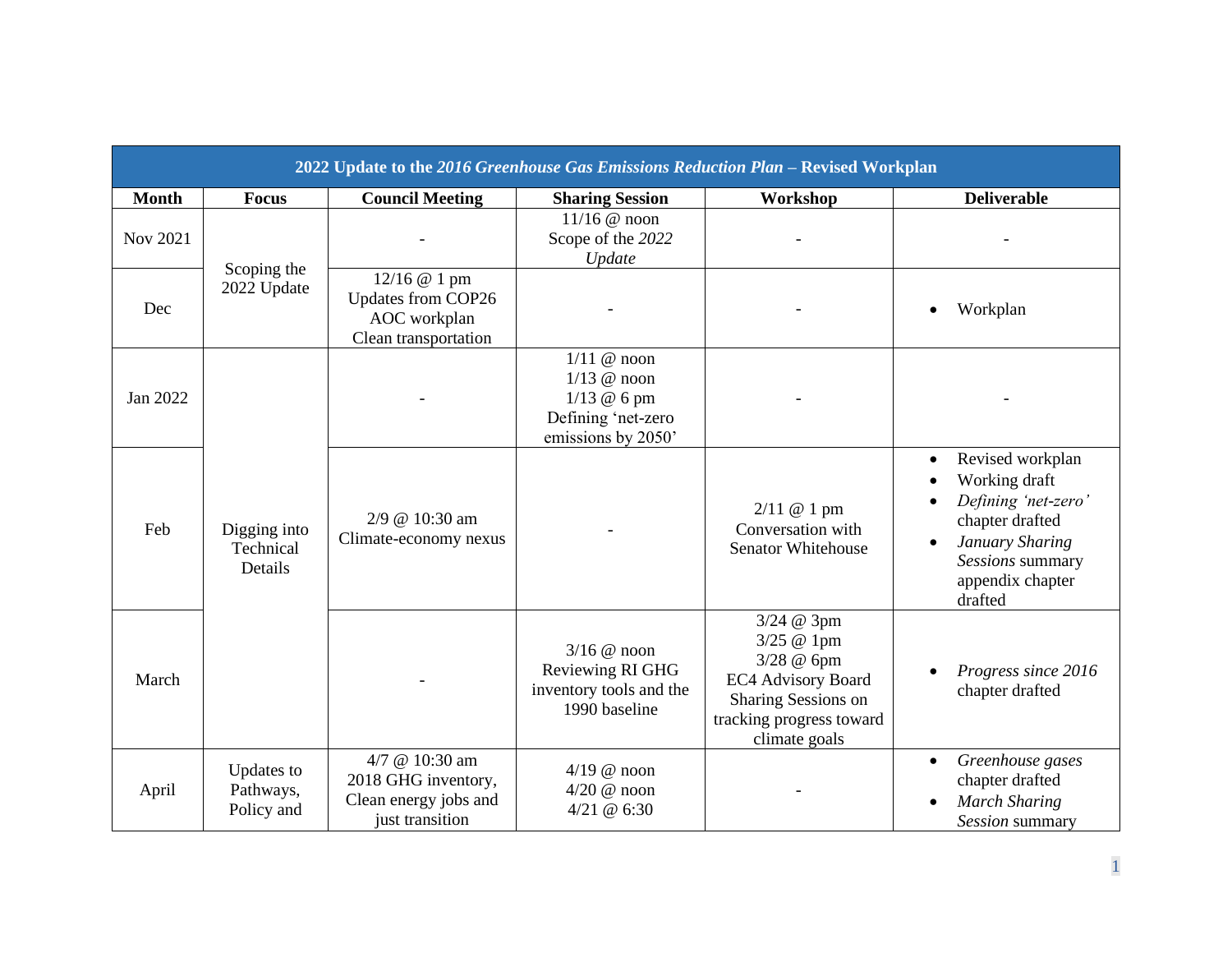|           | Implementation<br><b>Strategies</b> |                                           | Priority actions for the<br>electric sector to meet<br>the 2030 mandate                                                       |                                                                          | appendix chapter<br>drafted                                                                                                      |
|-----------|-------------------------------------|-------------------------------------------|-------------------------------------------------------------------------------------------------------------------------------|--------------------------------------------------------------------------|----------------------------------------------------------------------------------------------------------------------------------|
| May       |                                     |                                           | $5/17$ @ noon<br>5/17 @ 6pm<br>$5/18$ @ noon<br>Priority actions for the<br>transportation sector to<br>meet the 2030 mandate | 5/19 @ 1 pm<br>Climate-health nexus                                      | <b>April Electric Sector</b><br><b>Sharing Sessions</b><br>summary appendix<br>chapter drafted                                   |
| June      |                                     | 6/23 @ 10:30 am<br>Climate resilience     | $6/14$ @ noon<br>$6/15$ @ noon<br>$6/15$ @ 6pm<br>Priority actions for the<br>thermal sector to meet<br>the 2030 mandate      |                                                                          | May Transportation<br><b>Sharing Sessions</b><br>summary appendix<br>chapter drafted                                             |
| July      |                                     |                                           | $7/13$ @ noon<br>7/14 @ 1pm<br>$7/14$ @ 6pm<br>Priority actions for the<br>land use sector to meet<br>the 2030 mandate        | 7/12 @ 1 pm<br>Meet the utilities<br>7/27 @ 1 pm<br>Climate-food systems | June Thermal Sector<br><b>Sharing Sessions</b><br>summary appendix<br>chapter drafted                                            |
| August    |                                     |                                           | $8/2$ @ noon<br>8/3 @ 6pm<br>$8/4$ @ noon<br>Priority actions to<br>improve climate justice                                   |                                                                          | Meeting our 2030<br>$\bullet$<br>mandate: Electric,<br>Transportation,<br>Thermal, and Land<br>Use chapters drafted              |
| September |                                     | 9/22 @ 2:30 pm<br>Climate-education nexus |                                                                                                                               |                                                                          | Meeting our 2030<br>mandate: Climate<br>Justice chapter<br>drafted                                                               |
| October   | Delivering the<br>2022 Update       |                                           | $10/17$ @ 1 pm<br>Preparing for the 2025<br><b>Climate Strategy</b>                                                           |                                                                          | Meeting our 2030<br>$\bullet$<br>mandate: Agency<br>actions and<br>considerations for the<br>General Assembly<br>chapter drafted |